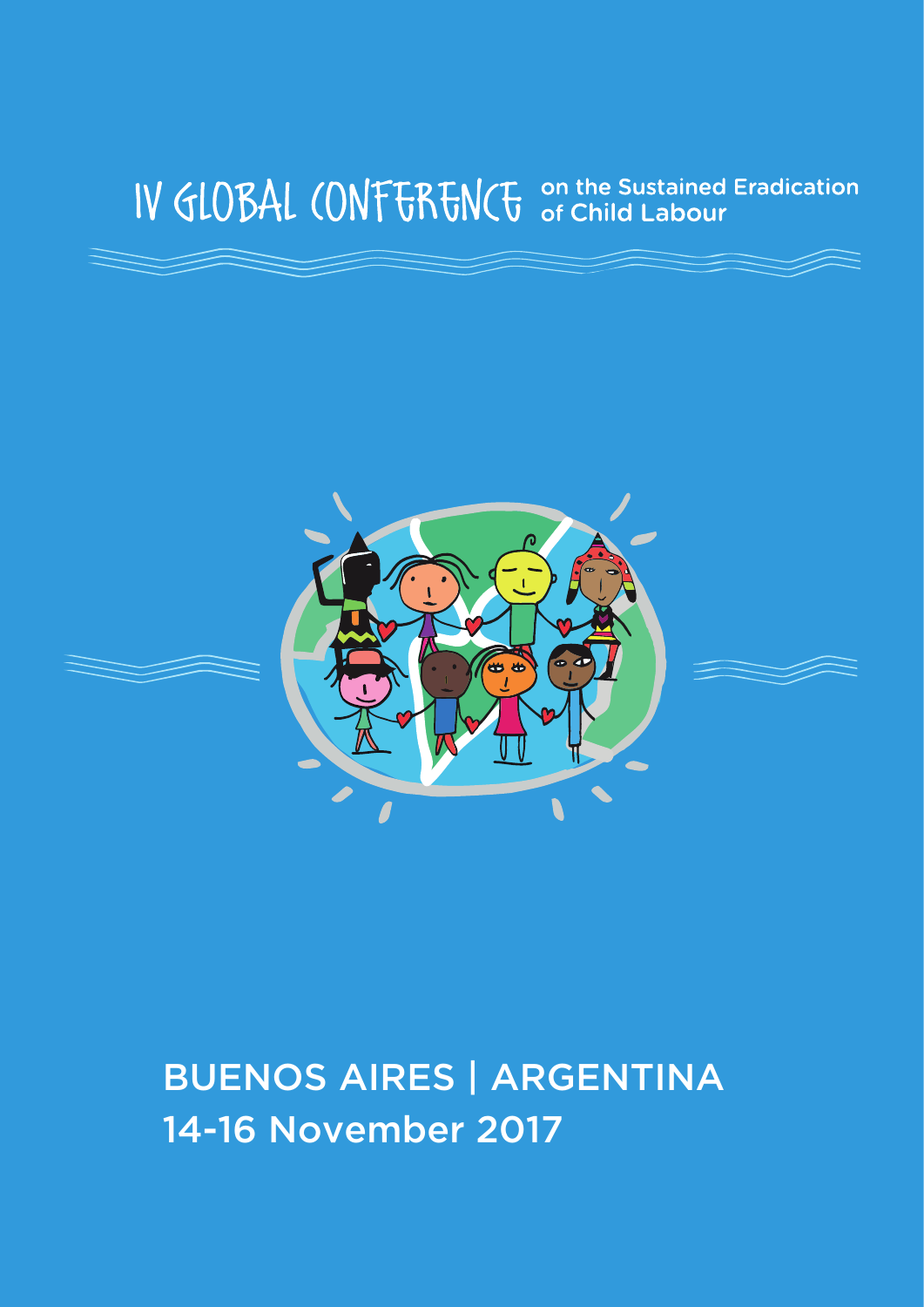IV GLOBAL (ONFERENCE on the Sustained Eradication



### **BUENOS AIRES DECLARATION ON CHILD LABOUR, FORCED LABOUR AND YOUTH EMPLOYMENT**

16 NOVEMBER 2017

We, representatives from governments, employers' and workers' organizations, together with international and regional organizations and civil society organizations, have gathered at the IV Global Conference on the Sustained Eradication of Child Labour in Buenos Aires, Argentina, 14-16 November 2017, to take stock of progress made since the III Global Conference on Child Labour, in Brasilia, Brazil, in 2013, taking into account the Brasilia Declaration as well as The Hague Roadmap of 2010, to assess obstacles and to agree on measures to accelerate the eradication of child labour and forced labour and, in this context, promote full and productive employment and decent work for all, especially for youth. The international normative framework for these efforts is provided mainly by the eight fundamental Conventions of the International Labour Organization (ILO) and the Protocol of 2014 to the Forced Labour Convention, 1930<sup>i</sup> and the ILO Declaration on Fundamental Principles and Rights at Work; as well as other relevant ILO and United Nations (UN) Conventions<sup>ii</sup>;

**Noting** the estimates that 152 million girls and boys are still engaged in child labour, with 73 million in its worst forms; that 25 million people, including more than 4 million children, are still subject to forced labour, noting the importance of trafficking in persons; that 71 million youth are unemployed; that most child labour and forced labour is found in the informal rural and urban economies, not least in areas of armed conflict and crisis and is acute in the lower segments of some global supply chains;

**Recognizing** that child labour, notably its worst forms, and forced labour are major violations and abuses of human rights and dignity; and both causes and consequences of poverty, inequality, discrimination, social exclusion and lack of access to education; and **noting** that child labour, forced labour, poverty and decent work deficits for adults are all inter-connected and require an integrated and holistic approach to achieve their eradication;

**Recognizing** that the 2030 Agenda for Sustainable Development (hereafter "the 2030 Agenda") represents a unique opportunity to accelerate the eradication of inequality and poverty; and **noting** its Target 8.7 to eradicate child labour in all its forms by 2025 and forced labour, modern slavery and human trafficking by 2030;

**Welcoming** the establishment of Alliance 8.7 to end forced labour, modern slavery, human trafficking and child labour, which can strengthen international cooperation, coordination and assistance through enhanced, appropriate multi-stakeholder partnerships to accelerate implementation of Target 8.7, as well as other relevant goals and targets of the 2030 Agenda;

**Acknowledging** that the full realization of fundamental principles and rights at work is one of the preconditions for decent work for all, in particular for women and young people; guaranteeing the protection of all workers; and providing an enabling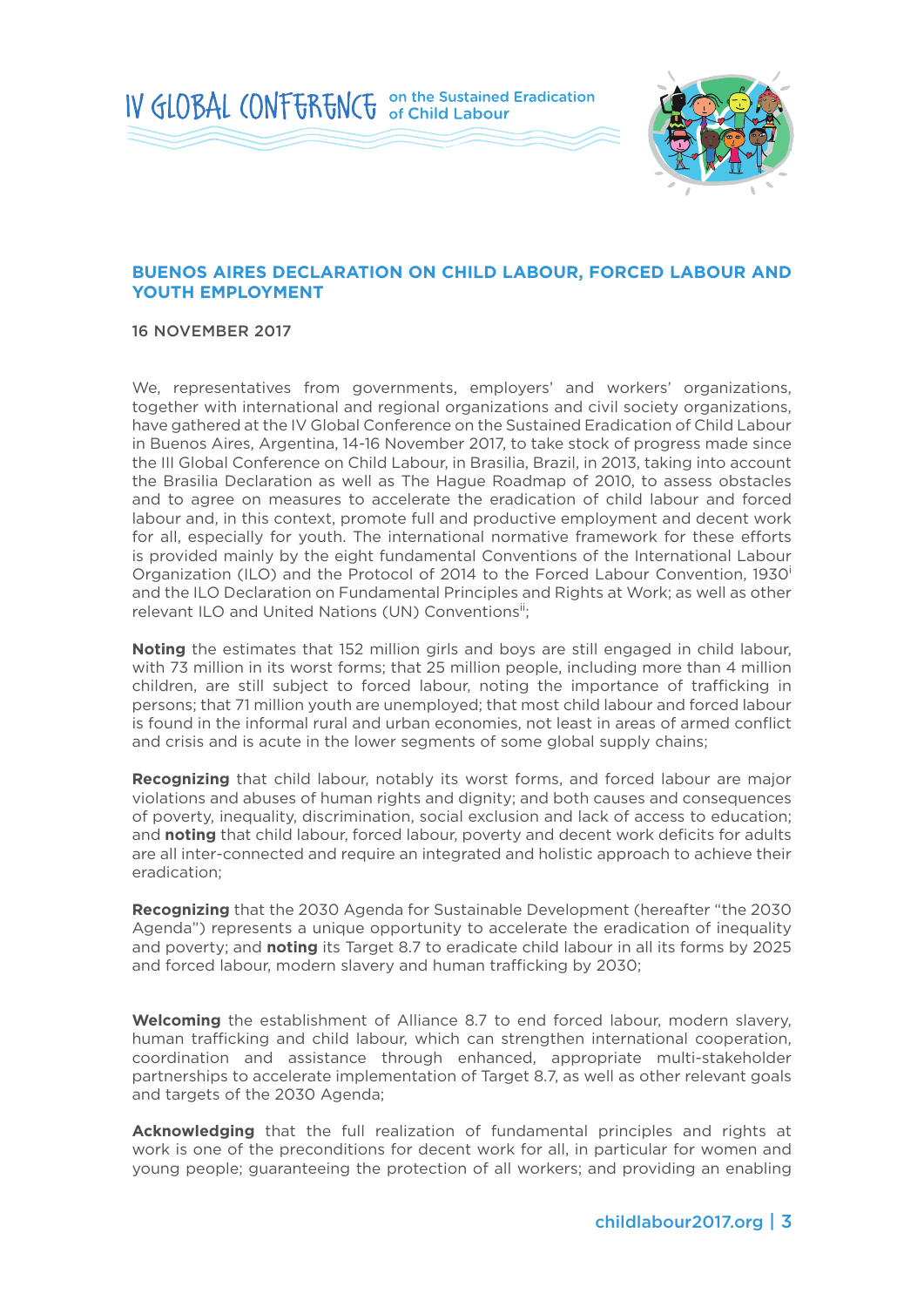



environment for sustainable enterprises, the formalization of the informal economy and for realizing the right to education for all children;

**Recognizing** the importance of rural poverty reduction, the extension of social protection and access to public, free, complete, universal, quality primary and secondary education, affordable, quality technical vocational and tertiary education and life-long learning, and of area-based and community interventions for eradicating child labour and forced labour;

**Reaffirming** the key role that employers' and workers' organizations and social dialogue must play in the eradication of child labour and forced labour and in promoting decent work for all, in particular for women and young people;

**Recognizing** the role that civil society and international and regional organizations play in achieving these goals;

**Recognizing** that globalization, demographic, environmental and technological changes have an impact on labour markets and employment, and economic and social development, which cause challenges for the eradication of child labour and forced labour, unemployment, informality and inequality but may also provide new opportunities to eradicate them;

**Recognizing** that 71 per cent of child labour is performed in the various subsectors of agriculture, 42 per cent of this work is hazardous, and is mainly performed in informal and family enterprises that depend on their children's labour;

**Noting** that 12 per cent of forced labour takes place in agriculture, 24 per cent in domestic work, 18 per cent in construction and 15 per cent in manufacturing, among other sectors;

**Noting** that the unprecedented scale of migration and forced displacement has increased the number of children and adults who are or are at risk of becoming victims of child labour and forced labour; and that such risk can be mitigated or prevented by strengthened governance of labour migration;

**Noting** that child labour and forced labour are exacerbated by crisis situations arising from conflicts and disasters; and deeply concerned that conflict alone affects more than 250 million children, including those who are forcibly recruited into armed conflict and those subjected to sexual exploitation, with many more at greater risk of other forms of child labour;

**Recognizing** that the goal of universal ratification of the ILO fundamental Conventions, including the Protocol of 2014 to the Forced Labour Convention, 1930, the relevant human rights instruments, and the UN Protocol to Prevent, Suppress and Punish Trafficking in Persons, especially Women and Children is important;

**Underlining** that the eradication of child labour and forced labour requires commitment to action, and effective implementation of the relevant normative framework;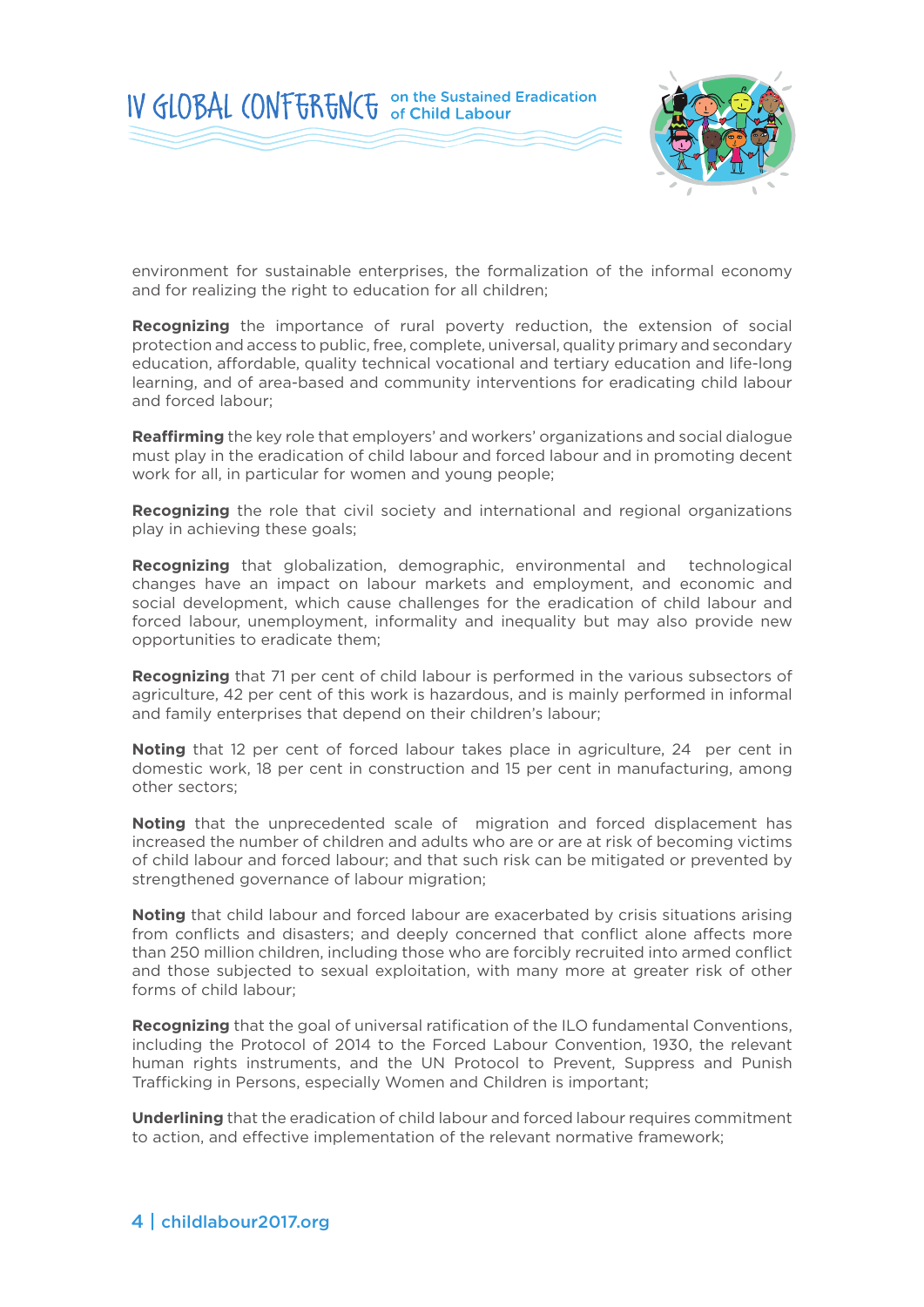



**Recalling** that the violation of fundamental principles and rights at work cannot be invoked or otherwise used as a legitimate comparative advantage; and that labour standards should not be used for protectionist trade purposes;

**Acknowledging,** in the fight against child labour and forced labour, the relevance of the ILO's Tripartite Declaration of Principles concerning Multinational Enterprises and Social Policy, the UN Guiding Principles on Business and Human Rights, and the OECD Guidelines for Multinational Enterprises;

**Despite** the progress made at the national, regional and international level towards eradicating child labour and forced labour; we regret that the global goal of eliminating the worst forms of child labour by 2016 has not been reached, that the decline in child labour has slowed and that numbers of people in forced labour has remained high over recent years; and we therefore recognize the urgent need to accelerate efforts at all levels;

**We declare** our commitment to the eradication of child labour and forced labour, and call upon governments, social partners, international and regional organizations, civil society organizations and all other relevant stakeholders to take up the following principles and actions:

#### **1) PRINCIPLES**

Public policies and programmes addressing child labour and forced labour should:

- i) respect, promote and protect human rights, in particular fundamental principles and rights at work and the rights of the child;
- ii) serve the best interests of the child;
- iii) recognize the need for rights and obligations to be matched with appropriate and effective remedies when breached;
- iv) be designed and implemented through tripartite social dialogue, and as part of coherent and coordinated national policies for decent work;
- v) pay special attention including to social protection and to integrated measures to support families;
- vi) pay due attention to persons in situations of vulnerability, who might be victims of discrimination on any grounds and to social and economic exclusion;
- vii) be evidence-based;
- viii) be sensitive to gender, age, disability and origin, where appropriate;
- ix) assure that children, who are capable of forming their own views, and adults directly concerned, have the right to express their own views freely in all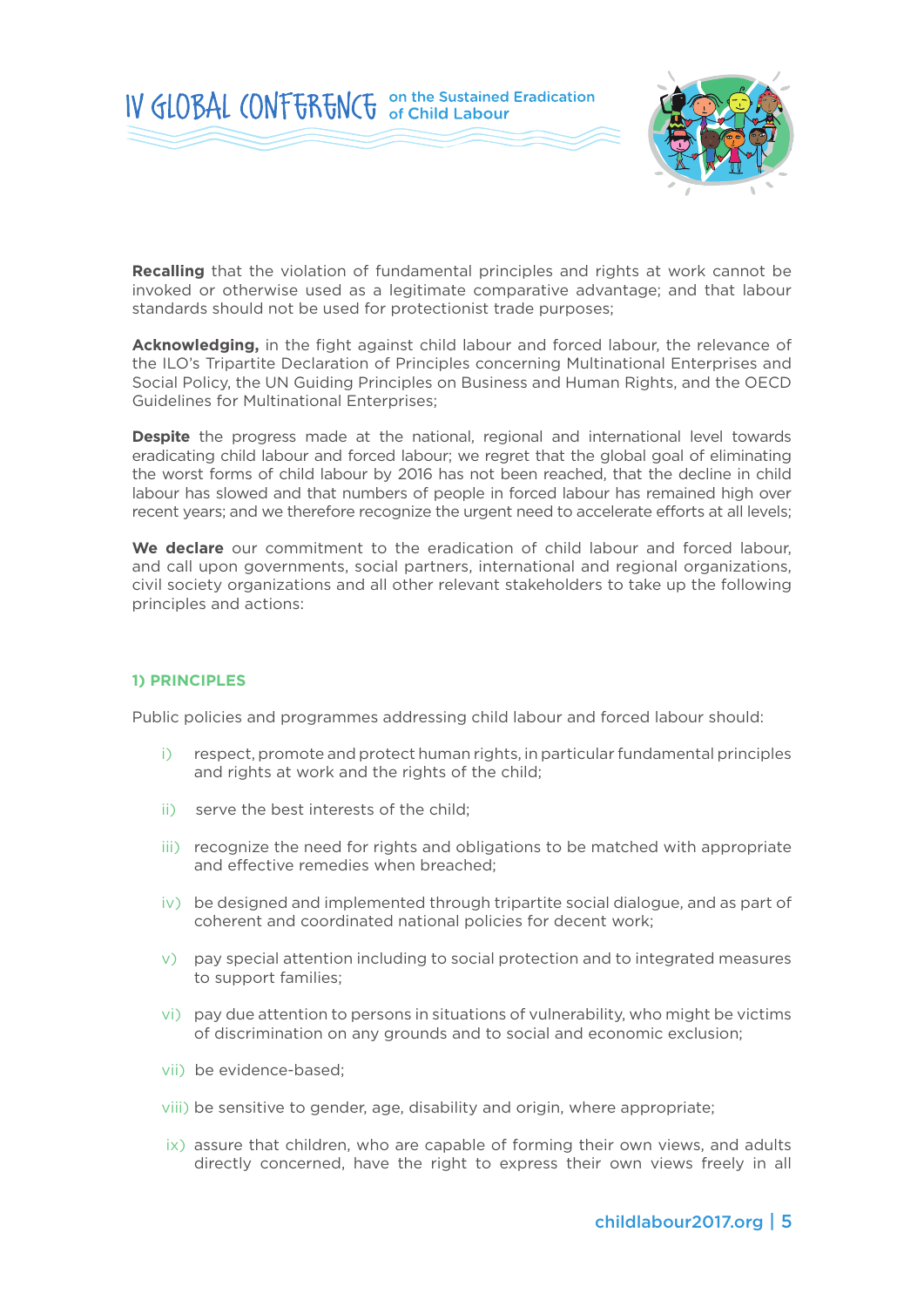

matters affecting them, with the views of the child being given due weight in accordance with the age and maturity of the child; and

x) make effective, efficient, and results-based use of resources, focusing on impact.

#### **2) ACTIONS**

We declare our commitment and urge the wider international community to commit to:

#### **1. Policy and governance**

- 1.1. Accelerate efforts to end child labour in all its forms by 2025, generate the conditions for full and productive employment and decent work for young people, and to eradicate forced labour by 2030 while addressing the root causes of child labour and forced labour;
- 1.2. Seek to align, as a matter of urgency, policies, strategies and time-bound action plans at corresponding levels, relevant to the eradication of child labour and forced labour, in line with the 2030 Agenda for Sustainable Development;
- 1.3 Promote integrated, coherent and effective public services and policies in the fields of labour, justice, education, agriculture, health, vocational training and social protection as a strategy to eradicate child labour and forced labour;
- 1.4 Strengthen the capacity of and involve public authorities, social partners, civil society, local communities and enterprises to develop and implement such policies, strategies and action plans at all relevant levels;
- 1.5 Strengthen the organizational capacity of local communities, as appropriate, in their efforts to prevent, detect and eliminate child labour and forced labour; to ensure that relevant authorities are aware of and replicate these efforts;
- 1.6 Taking into consideration the objective of universal ratification of the ILO fundamental Conventions, including the Protocol of 2014 to the Forced Labour Convention, 1930, promote the effective implementation of Conventions Nos. 138, 182, 29, and 105, the Protocol of 2014 to the Forced Labour Convention, 1930, and related Recommendations, as well as the UN Convention on the Rights of the Child and its Optional Protocols, and the UN Protocol to Prevent, Suppress and Punish Trafficking in Persons, especially Women and Children;
- 1.7 Strengthen national legal frameworks and their enforcement, including the periodic review and update of the national list of hazardous work prohibited for all children, and efforts to eradicate hazardous child labour, particularly in sectors and occupations where it is most prevalent;
- 1.8 Strengthen the capacity of labour inspection and other enforcement services, according to national law, to better detect and address child labour and forced labour, assist victims, promote and ensure compliance with legislation;

## 6 | childlabour2017.org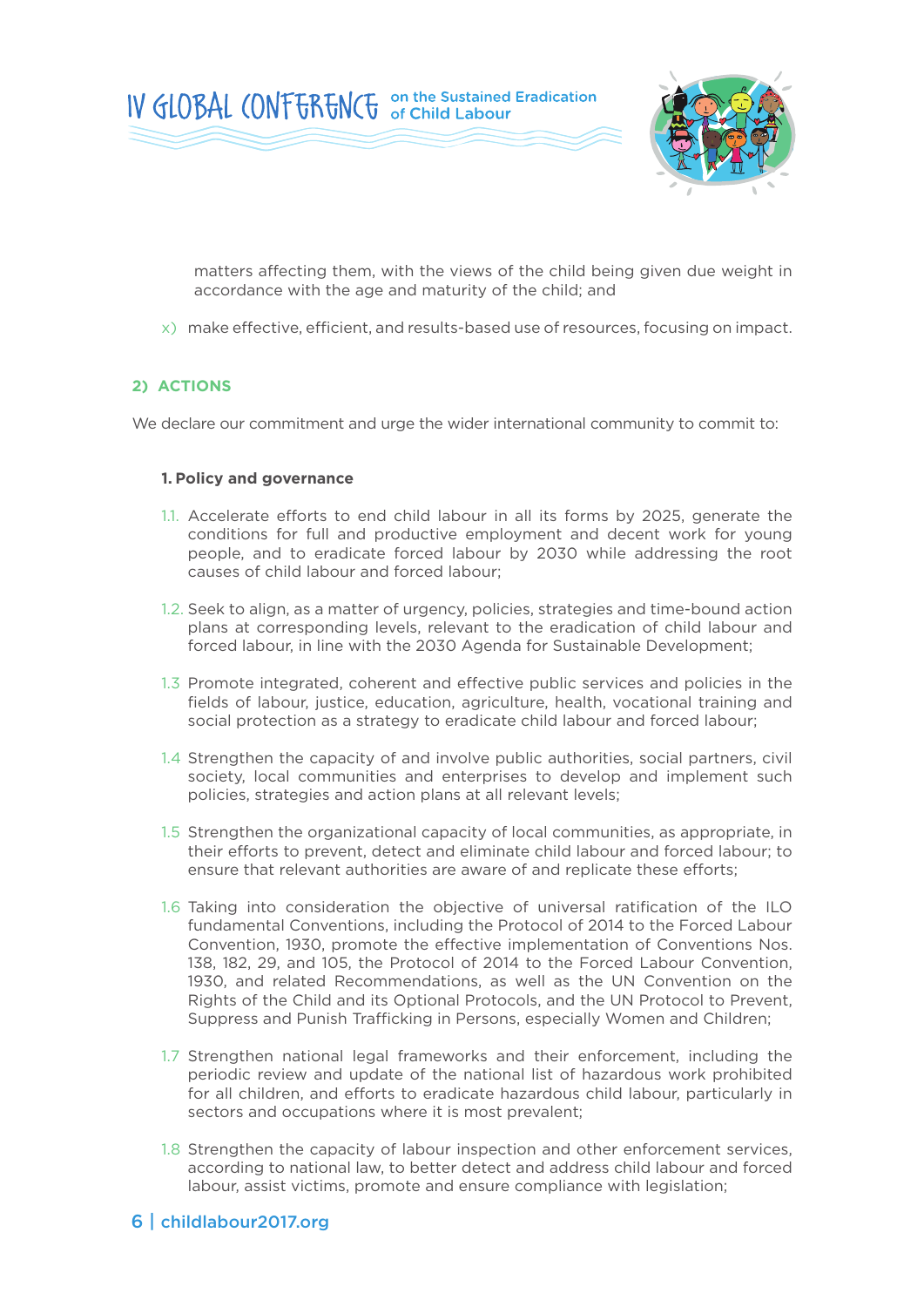

- 1.9 Take effective measures to prevent child labour and forced labour, and to protect the victims, in particular those who are in a situation of vulnerability, by ensuring their access to administrative and judicial mechanisms, effective remedies, such as (re)integration into education, rehabilitation, as well as providing for appropriate sanctions for the perpetrators;
- 1.10 Pay particular attention to the needs and circumstances of those in situation of vulnerability in building and maintaining national social security systems, including social protection floors, taking into consideration the Social Security (Minimum Standards) Convention, 1952 (No. 102) and the Social Protection Floors Recommendation, 2012 (No. 202), to eradicate and prevent child labour and forced labour;
- 1.11 Strengthen policies and programmes aimed at ensuring equal access to free, public, and compulsory education for all children; retaining children, especially girls and other children in vulnerable situations, in quality and inclusive education systems; and favour evidence-based strategies to promote a smooth schoolto-work transition, transferable life-long skills training, quality apprenticeships, employability, and full and productive employment and decent work for youth;
- 1.12 Promote coherent and integrated strategies to achieve the transition from informal to formal economies, social development and innovation, with a focus on women and young people;
- 1.13 Empower children and young people, particularly girls and young women and others who are in situations of vulnerability, and protect them from becoming victims of sexual exploitation and trafficking in persons;
- 1.14 Promote inclusive rural development to eradicate and prevent child labour and forced labour, through the expansion of the scope of services provided by the state, the promotion of decent work, improved productivity, the creation of a favourable business environment and use of technology, safer agricultural practices, access to knowledge and education for children and young people, financial and agricultural extension services, markets and opportunities for value addition and non-farm employment, among others means;
- 1.15 Take measures to protect all migrants and children on the move, in full respect of the fundamental principles and rights at work, and the rights of the child, including coordinated efforts at national level, and cooperation between origin, transit and destination countries;
- 1.16 Promote fair labour recruitment practices, the protection of workers in the hiring process and ensure that regulation of labour recruiters is in accordance with the ILO General principles and operational guidelines for fair recruitment;
- 1.17 Strengthen implementation of actions to eradicate child labour and forced labour in crisis situations arising from conflicts and disasters, with particular attention to the protection of children, and other persons in situation of vulnerability, regardless of their legal status;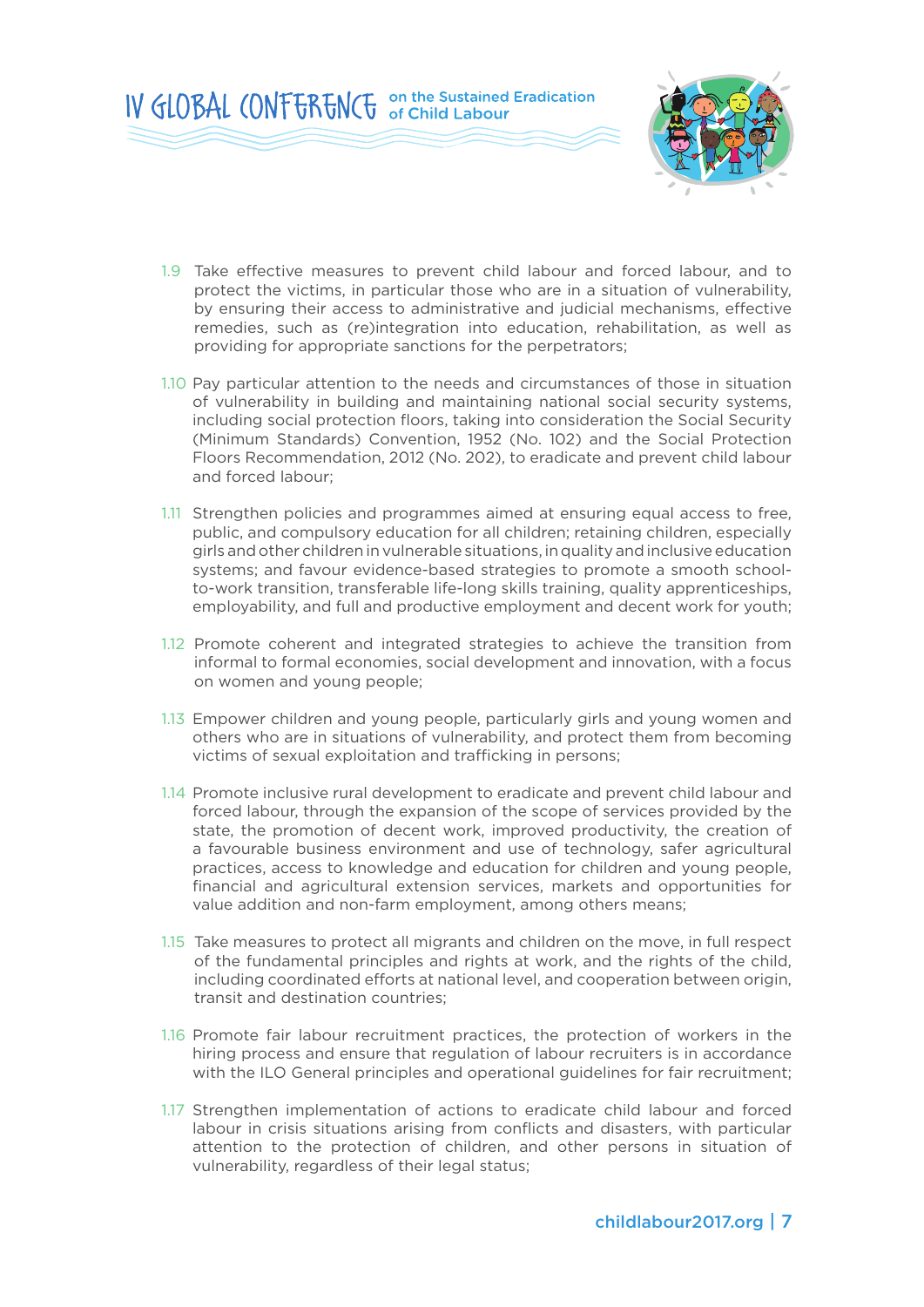



#### **2. Knowledge, data and monitoring**

- 2.1 Strengthen national capacities to regularly collect and disseminate disaggregated data, such as by sex, age and sector, in particular on victims and populations in situations of vulnerability, with due regard to the protection of personal data;
- 2.2 Make progress on the commitment to produce, at national level, as appropriate, standardized indicators on relevant targets of the 2030 Agenda and implement efforts to monitor progress within the global indicator framework;
- 2.3 Support international cooperation for the exchange of evidence-based data and good practices to address cross-border cases of child labour, forced labour and trafficking in persons;
- 2.4 Urge the International Labour Office, in close collaboration with other UN agencies and other international and national partners, to continue producing global estimates and stimulating sharing best practices on child labour and on forced labour;
- 2.5 Conduct research on child labour and forced labour and their root causes in order to accelerate action to eradicate them. Such research should pay particular attention to supply chains, the informal economy, the rural economy, crisis and conflict zones, and high risk sectors, and should also support efforts to build capacity in the countries most affected as well as to identify and share best practices;

#### **3. Partnerships and innovation**

- 3.1 Promote global partnerships involving governments, employers' and workers' organizations and other relevant stakeholders, including youth organizations, and children, as appropriate, to design and test innovative approaches on the eradication of child labour and forced labour and to harness technology wherever beneficial;
- 3.2 Promote active participation of all States, social partners and other stakeholders in Alliance 8.7 to develop collaborative approaches to the eradication of child labour and forced labour;
- 3.3 Promote increased funding, at all levels, for the fight against child labour and forced labour, encourage international organizations to increase technical support, and improve coordination among funding streams with the aim of deploying funds, taking into account the socio-economic needs of States, to accelerate the achievement of the 2030 Agenda deadlines relevant to child labour and forced labour;
- 3.4 Promote subregional and regional initiatives aimed at the sustained eradication of child labour, such as the Regional Initiative Latin America and the Caribbean Free of Child Labour, resulting from commitments undertaken at the III Global Conference on Child Labour (Brasilia 2013). Other subregional and regional